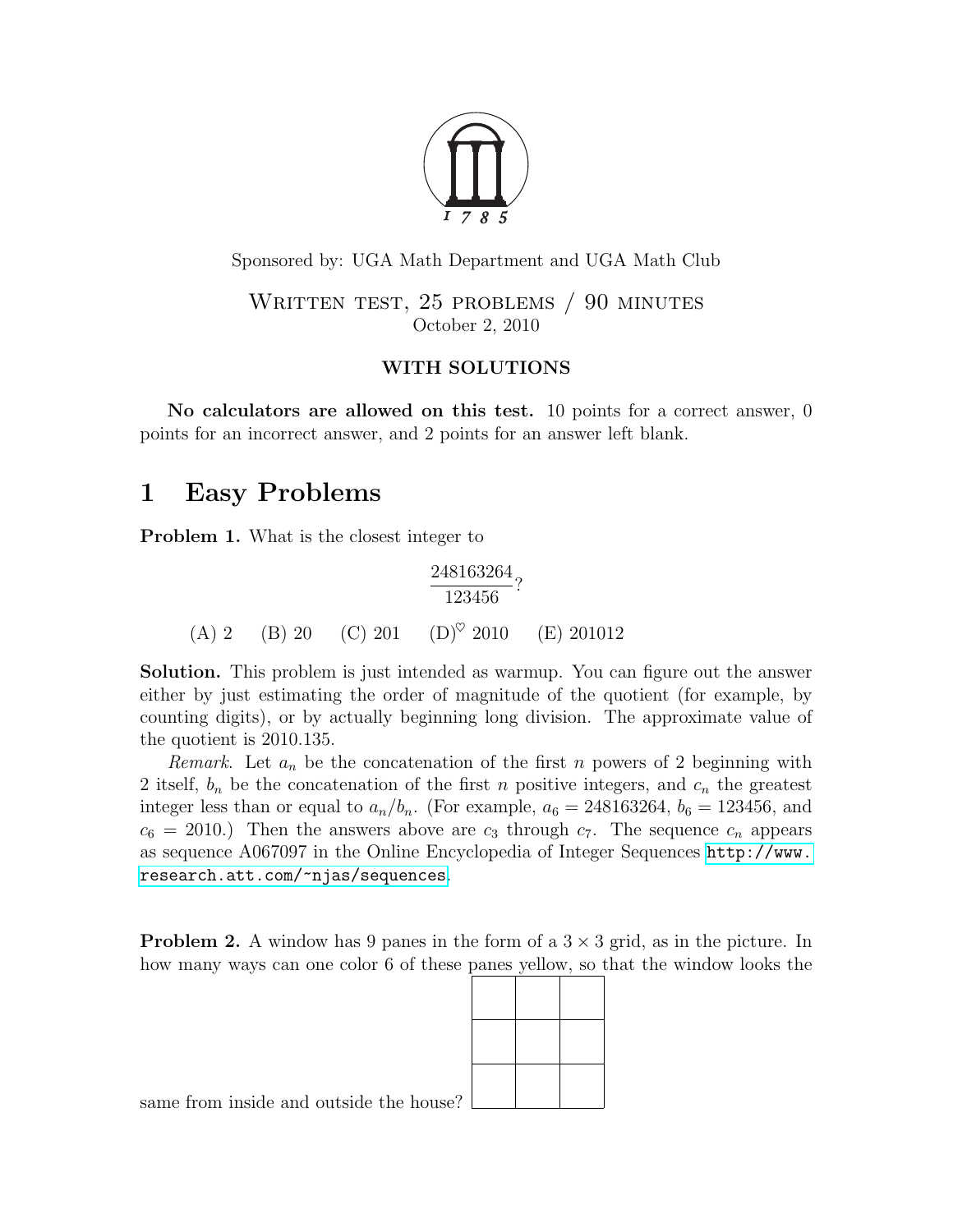(A) 6 (B) 9 (C)<sup> $\heartsuit$ </sup> 10 (D) 36 (E) None of the above

Solution. Of course, we can first color all the panes yellow, and then color 3 panes white, so we will solve the easier problem, for 3 panes. The solution has to be mirror symmetric, if we reflect along the vertical middle line.

In the central column there could be either 3 or 1 white panes. For 3, there is only one possibility. For 1 white pane in the middle there are  $3 \cdot 3 = 9$  possibilities: 3 for the middle one, and 3 for the white panel in the left column; then we have to color a pane in the similar position on the right. The total is  $1 + 9 = 10$ .

<span id="page-1-1"></span>**Problem 3.** How many different ways are there to place seven rooks on a chessboard so that no two attack each other or occupy the same square?

Recall that a chessboard is an 8 by 8 grid. A rook attacks all the squares in the row *and* column that it occupies, a total of fifteen squares.

(A) 5040 (B) 40320 (C)<sup> $\heartsuit$ </sup> 322560 (D) 362880 (E) None of the above

Solution. Consider such a position of seven rooks. The rooks must occupy seven different rows and seven different columns, so they may be completed in a unique manner to a position with *eight* rooks, no two of which attack each other (or occupy the same square).

There are 8! positions of the latter kind. Indeed, the rook in the first column may be placed in any of eight different squares; after choosing his position, the rook in the second column may be placed in any of the seven squares that aren't in the same row as the first rook; and so on.

Thus, each position of seven rooks may be obtained by taking one of these 8! positions and removing one of the 8 rooks. This results in a total of  $8 \cdot 8! = 322,560$ different positions.

<span id="page-1-0"></span>**Problem 4.** Recall that  $\lceil x \rceil$  denotes the least integer greater than or equal to x. For what integer  $n$  do we have

$$
\[\sqrt{1! + 2! + 3! + \dots + n!}\] = 2010?
$$
\n(A) 7

\n(B) 8

\n(C) 9

\n(D)° 10

\n(E) 11

Solution. Obviously we're going to get this by order of magnitude estimates. Since **Solution.** Obviously we're going to get this by order of magnitude estimates. Since  $n! < 1! + 2! + \cdots + n! < 2 \cdot n!$ , we want  $\sqrt{n!}$  to be of the order of magnitude of  $10^3$ .  $n! < 1! + 2! + \cdots + n! < 2 \cdot n!$ , we want  $\sqrt{n!}$  to be or the order or magnitude Since  $\sqrt{5!}$  has the order of magnitude of 10, we start with 9! and note that

$$
\sqrt{9!} = \sqrt{9 \cdot 8 \cdot 7 \cdot 6 \cdot 5 \cdot 4 \cdot 3 \cdot 2} = 9 \cdot 8 \cdot \sqrt{70}.
$$

Thus  $586 <$ √  $9! < 648$ , whereas

$$
\sqrt{10!} = \sqrt{10 \cdot 9 \cdot 8 \cdot 7 \cdot 6 \cdot 5 \cdot 4 \cdot 3 \cdot 2} = 10 \cdot 9 \cdot 8 \cdot \sqrt{7},
$$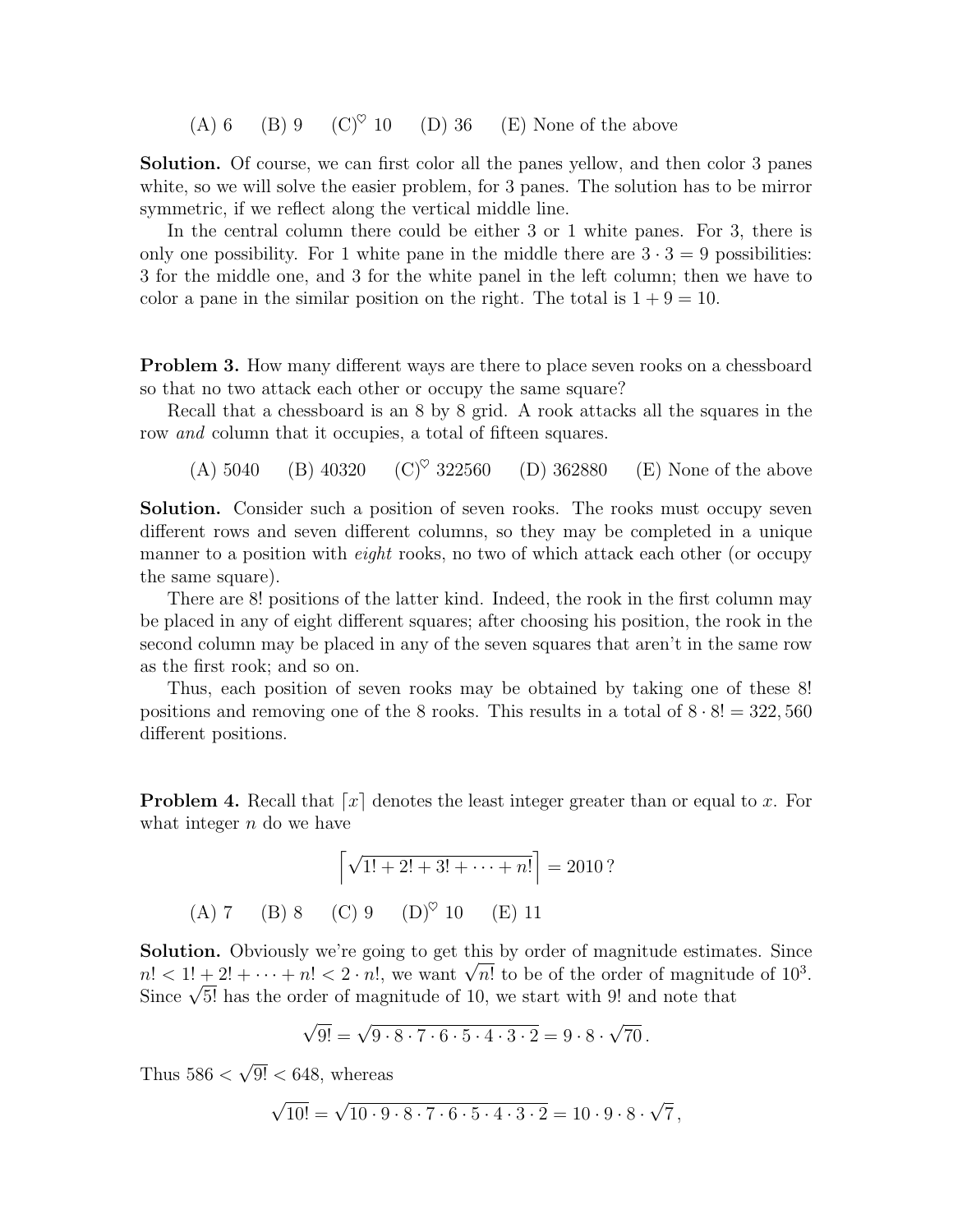and so  $1440 <$ √  $10! < 2160$ .  $n = 10$  must be the one that works, as  $n = 11$  will put us over the top.

<span id="page-2-0"></span>Problem 5. Let

$$
x = 1 + \frac{1}{2 + \frac{1}{3}}
$$
,  $y = 1 + \frac{1}{2 + \frac{1}{3 + \frac{1}{4}}}$ , and  $z = 1 + \frac{1}{2 + \frac{1}{3 + \frac{1}{4 + \frac{1}{5}}}}$ .

Which of the following is correct?

(A) 
$$
x < y < z
$$
 (B)<sup>°</sup>  $x < z < y$  (C)  $y < x < z$  (D)  $y < z < x$ 

Solution. When we increase the denominator of a fraction, of course the number decreases. So, when we increase the denominator of a fraction that is in a denominator, the resulting number increases, and so on. Thus,  $x < z$ , since  $3 < 3 + \frac{1}{4 + \frac{1}{5}}$ . Similarly, since  $3 + \frac{1}{4 + \frac{1}{5}} < 3 + \frac{1}{4}$ ,  $z < y$ .

Connections. This problem is motivated by continued fractions and how they are alternately higher and lower than the real number that they are approximating. In fact, y and z differ by only  $1/4710 \approx 0.0002$ .

<span id="page-2-1"></span>**Problem 6.** We all know that  $sin(0^{\circ}) = sin(0)$  (where the latter input is in radians). What is the smallest *positive* number x so that  $sin(x^{\circ}) = sin(x)$ ?

(A) 
$$
\pi
$$
 (B) 180 (C)  $\frac{360\pi}{180 - \pi}$  (D)<sup>°</sup>  $\frac{180\pi}{180 + \pi}$  (E)  $\frac{360\pi}{180 + \pi}$ 

**Solution.** Remember that  $sin(x) = sin(x + n\pi)$  for any *even* integer *n*, but is also equal to  $\sin(n\pi-x)$  for any *odd* integer n. So, converting degrees to radians, we must solve

$$
x \cdot \frac{\pi}{180} = x + n\pi \ (n \text{ even}) \qquad \text{or} \qquad x \cdot \frac{\pi}{180} = n\pi - x \ (n \text{ odd}).
$$

These give, respectively,  $x =$  $-180n\pi$  $\frac{180 - \pi}{180 - \pi}$  for *n* even or  $x =$  $180n\pi$  $180 + \pi$ for n odd. Clearly the smallest positive solution comes by taking  $n = 1$ .

**Problem 7.** A phone number is *cool* if it is either of the form *abc-abcd* or of the form abc-dabc (or both) for some digits  $a \neq 0$ , b, c, and d. If numbers are assigned randomly, what is the chance that you will get a cool phone number? (Note: For the purposes of this problem, the first digit of any phone number cannot be 0, but there is no such restriction on the remaining digits.)

(A)  $1/2$  (B)  $2010/10^6$  (C)<sup> $\heartsuit$ </sup> 1999/10<sup>6</sup>  $(D)$  1/500  $(E)$  None of the above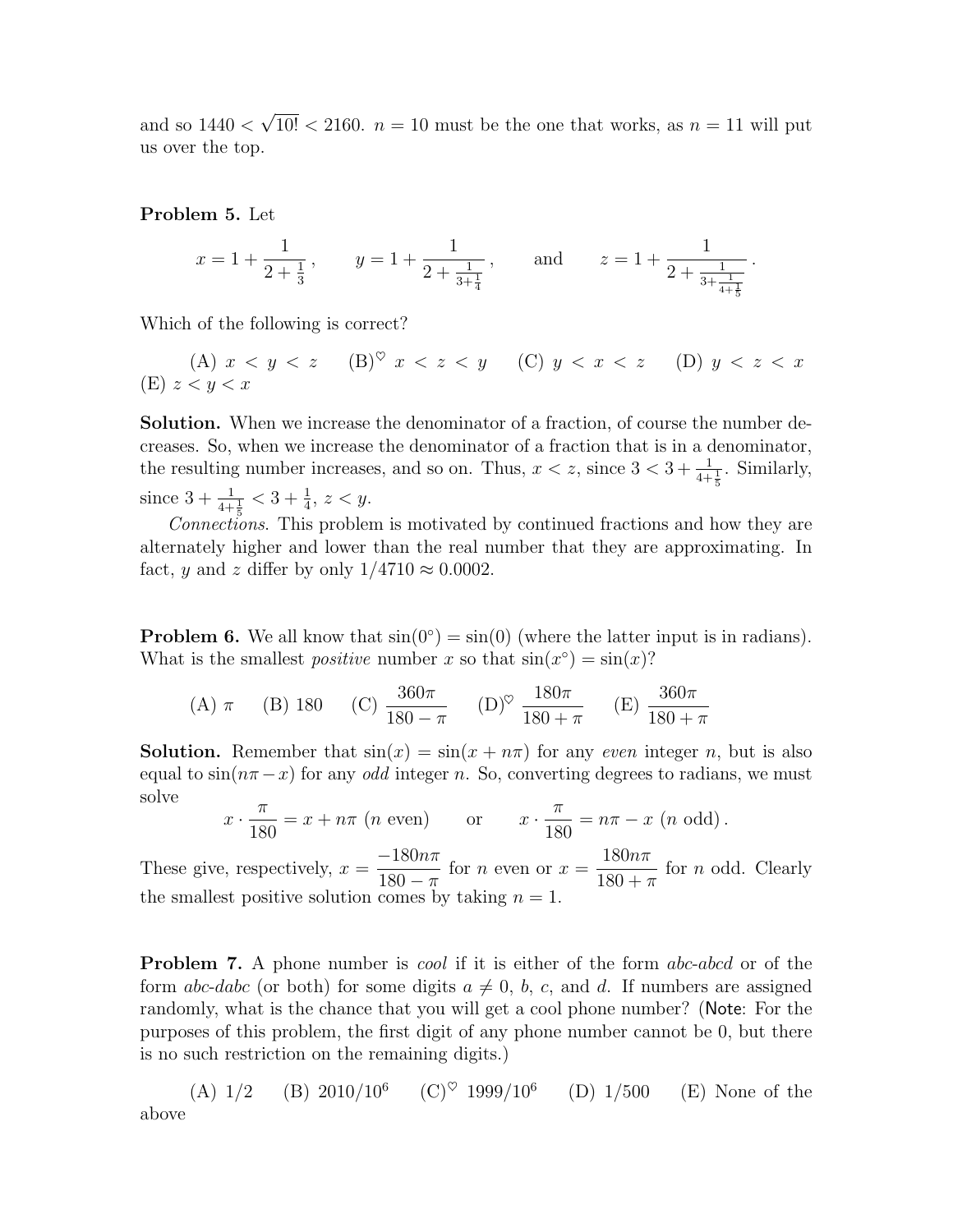Solution. Denote the fourth, fifth, sixth, and seventh digits of the phone number by  $x_j$ ,  $j = 4, 5, 6, 7$ . The chance of getting a phone number of the first form is  $(1/10)^3 = 1/1000$ , since, whatever a, b, c may be the chance that  $x_5 = a$  is 1/10, the chance that  $x_6 = b$  is 1/10, and the chance that  $x_7 = c$  is 1/10. A similar argument holds for the second form. However, we must ask whether the two forms can coincide. This happens if and only if  $a = b = c = x_4 = x_5 = x_6 = x_7$ , and there's a  $(1/10)^6$ chance that this happens (whatever a may be, the other six must be chosen the same). So the final answer is  $P =$ 1 1000  $+$ 1 1000  $-\frac{1}{10}$  $\frac{1}{10^6}$  = 1999  $\frac{1000}{10^6}$ .

<span id="page-3-0"></span>**Problem 8.** Derek prefers his brownies from the center of the pan, and Jacob prefers them from around the edge. Their friend Ellie gives them a pan of brownies in the form of a 3-4-5 right triangle. How far from the edges should Derek and Jacob cut it so that they each get equal areas of brownies?



Solution. The easiest solution is this: Observe that the inscribed circle of a 3-4-5 triangle has radius  $\frac{\text{area of triangle}}{\cdot} = 1$ . If Derek and Jacob cut out a similar triangle semiperimeter a distance x from each edge, its inscribed circle will have radius  $1-x$ . Since the ratio of the areas is  $\frac{(1-x)^2}{1}$ 1 = 1 2 , we must have  $1 - x = 1/$ √ 2 (of course,  $1 - x > 0$ ).

Comment:. This argument does not work on the brownie problem in the ciphering,  $#9$ , because there is no inscribed circle for a non-square rectangle.

**Problem 9.** If q, r, and s are the solutions of  $x^3 - 5x^2 + 7x + 4 = 0$ , then what is  $q(r^2 + s^2) + r(s^2 + q^2) + s(q^2 + r^2)$ ?

(A)  $-47$  (B)  $-23$  (C) 23 (D)<sup> $\heartsuit$ </sup> 47 (E) not enough information

**Solution.** If  $x^3 - 5x^2 + 7x + 4 = (x - q)(x - r)(x - s)$ , then we have

$$
q + r + s = 5
$$
  
qr + qs + rs = 7  
qrs = -4.

Therefore,  $q(r^2 + s^2) + r(s^2 + q^2) + s(q^2 + r^2) = (q + r + s)(qr + rs + sq) - 3qrs =$  $5(7) - 3(-4) = 47.$ 

(In general, any symmetric polynomial in the solutions of a polynomial can be expressed in terms of the coefficients of the polynomial.)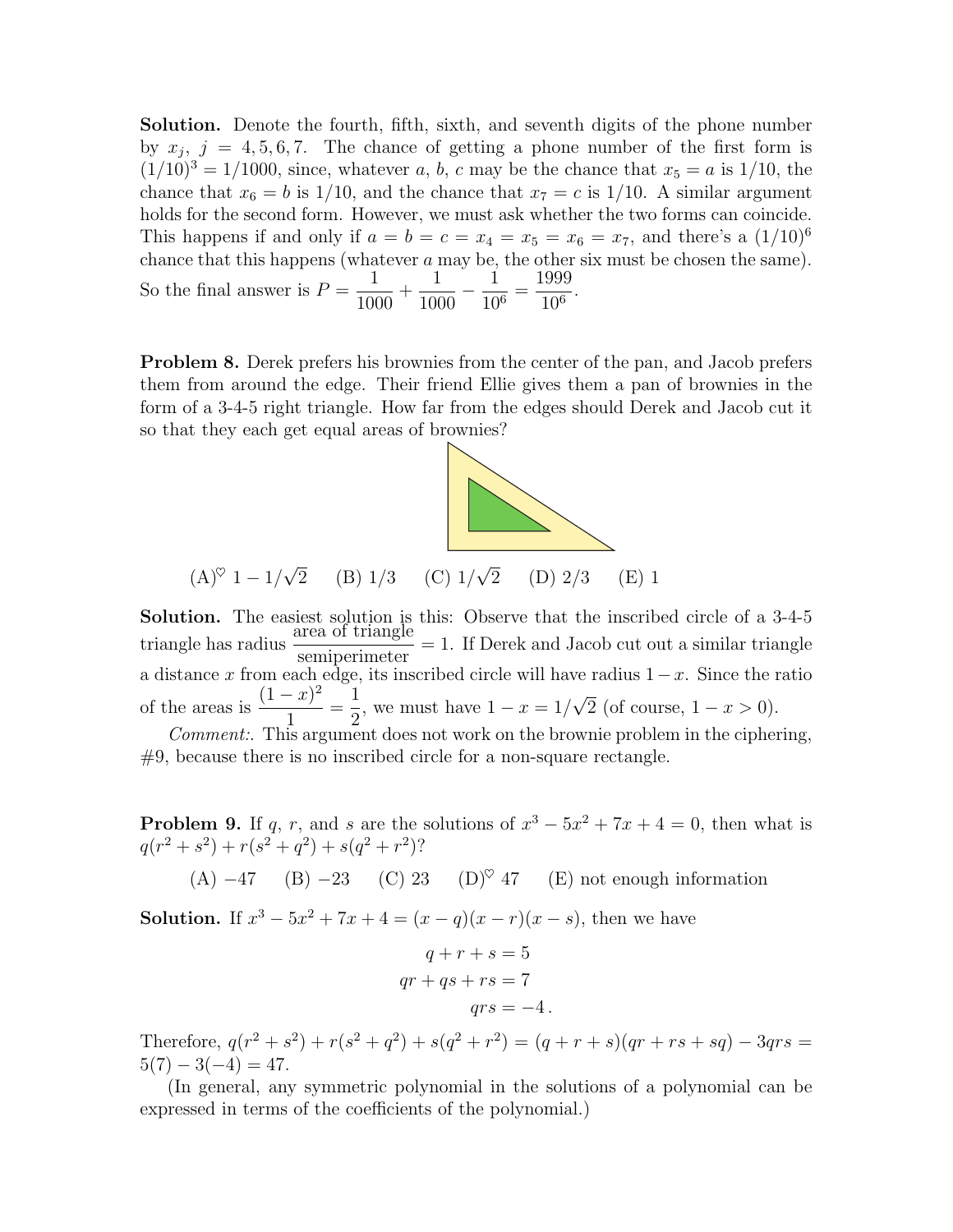**Problem 10.** A circle of radius 1 is sitting inside a  $7 \times 7$  square, tangent to the left and bottom edges, as pictured, with point  $P$  at the point of contact with edge  $A$ . If the circle rolls around the inside of the square without slipping, then which edge does the point  $P$  next touch?



(A) A (B)<sup> $\heartsuit$ </sup> B (C) C (D) D (E) It never touches an edge again.

Solution. The point P traces out arcs of cycloids. It is not too difficult to write out parametric equations (if, for example, one wishes to get Mathematica images such as the ones below).



However, we can solve the problem without any explicit equations. Note that the circle rolls a distance of 5 units across edge A, and so it turns through an angle of 5 radians. This is slightly greater than  $3\pi/2$ ; indeed,  $\theta = 5 - 3\pi/2 \approx 0.29 < \pi/10$ . Note now that when the circle rolls along edge B, the point  $P$  starts to the left of the edge and below the horizontal by  $\theta$ . Since  $5 + \theta$  is still less than  $2\pi$ , the point P still does not make contact with the edge as it rolls.

Now,  $5\theta < \pi/2$  but  $6\theta > \pi/2$ . This means that when the circle arrives at the sixth (upper right) corner, the point  $P$  makes a positive angle (measured clockwise) with the horizontal; therefore, just before this,  $P$  must have touched the edge. Thus,  $P$ next touches edge  $B$ , on the second trip around. See the picture below (note that the picture is too small to see that at position 5 the point is actually not touching).

Note: The Mathematica notebook that gives this animation is available at [http:](http://www.math.uga.edu/~shifrin/RollingBall.nbp) [//www.math.uga.edu/~shifrin/RollingBall.nbp](http://www.math.uga.edu/~shifrin/RollingBall.nbp). Copy and save this (what will appear as a text file) on your own computer as a file with the same name. To view it, you will need either Mathematica or Mathematica Player (the latter available for free at <http://www.wolfram.com/products/player/download.cgi>).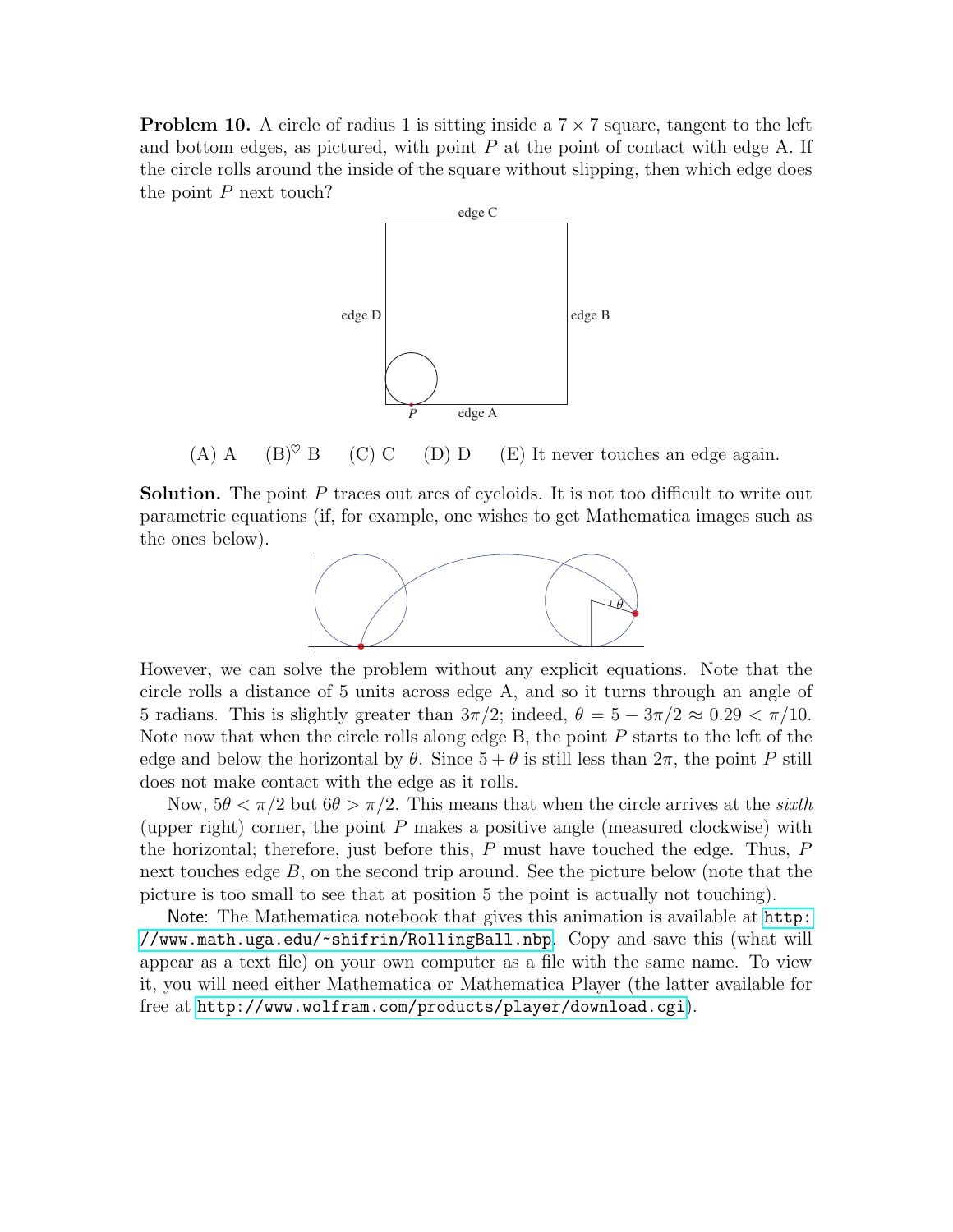

# 2 Medium Problems

Problem 11. A vase in the shape shown below is slowly filled with water. Which of the graphs below most closely represents the height h of the water as a function of the volume  $V$  of water that has been poured in?

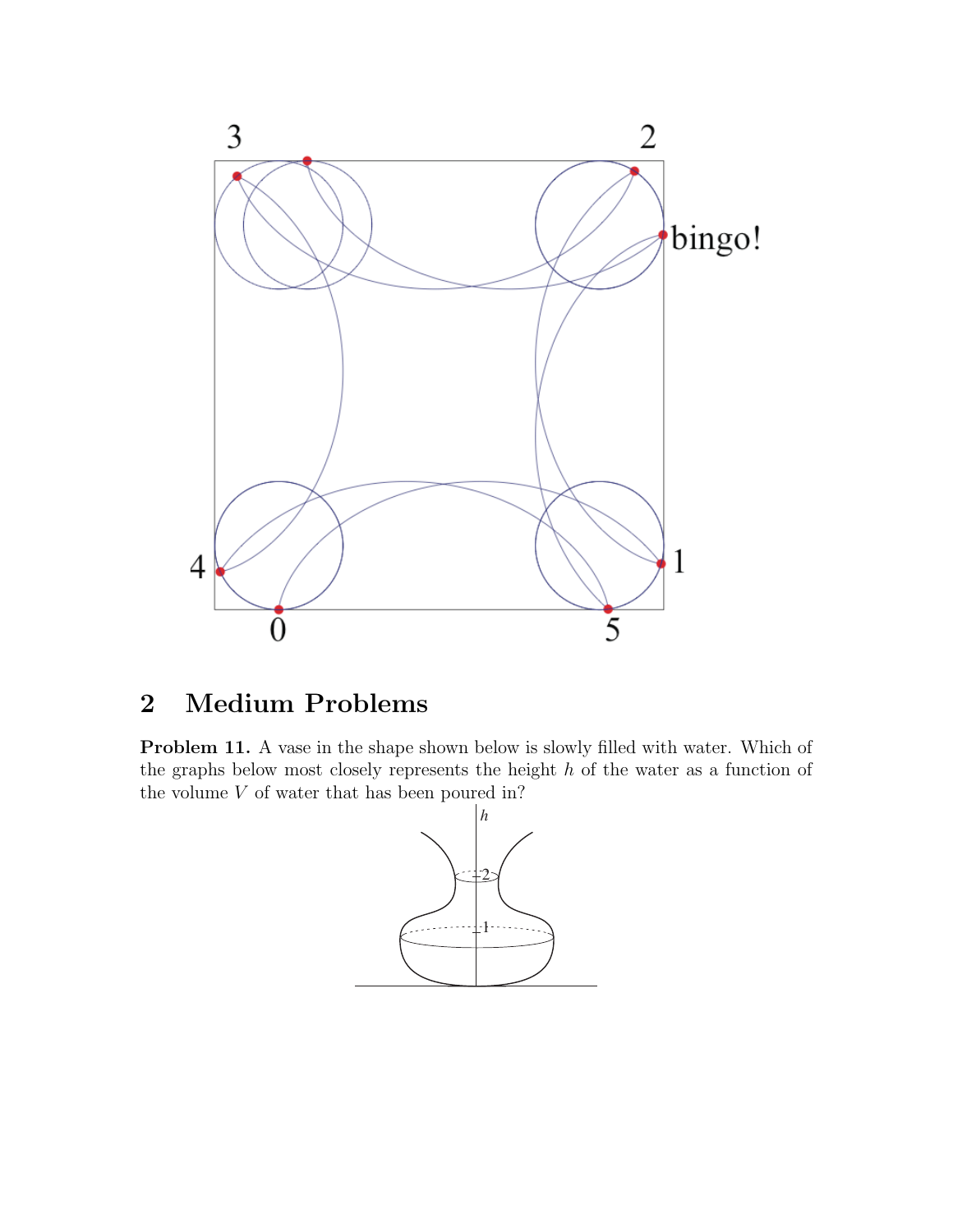

**Solution.** Let's think about the effect that adding a small volume  $\Delta V$  of water has on the height. First of all, we eliminate  $(C)$ , since h must always increase as V increases. To begin with, for  $0 \leq h \leq 1$ , the radius r is an increasing function of h, so the height rises more quickly for small h than for larger h; i.e., the rate of change of h is decreasing. This is exactly what it means for the graph of h to be concave down. This eliminates (A), (B), and (E). That leaves only (D). (Notice also that  $h \approx r^2$  for small r. Since  $\Delta V/\Delta h \approx \pi r^2$ , we have  $\Delta V/\Delta h \approx \pi h$ , and so  $\Delta h/\Delta V \approx 1/(\pi h)$  is very big near  $h = 0$ . That confirms the choice of  $(D)$ .)

Of course, some calculus wouldn't hurt on this problem. Recall that  $dV/dh = \pi r^2$ , where r is the cross-sectional radius, and so  $dh/dV = 1/(\pi r^2) > 0$ . This means that h is always increases as a function of V, and so  $(C)$  is ruled out. It's evident that the graph of h as a function of V should have infinite slope at the origin (since  $dV/dh = 0$ at  $h = 0$ , and this rules out  $(A)$ ,  $(B)$ , and  $(E)$ . This leaves only  $(D)$ . (We leave it as an exercise to relate the concavity of  $h(V)$  to  $dr/dh$ .)

<span id="page-6-0"></span>**Problem 12.** Let  $a_n$  be the *n*-th smallest positive integer the sum of whose decimal digits is 3. For example,  $a_{18} = 2010$ . How many digits does  $a_{1000}$  have?

(A) 15 (B) 16 (C) 17 (D)<sup> $\heartsuit$ </sup> 18 (E) 19

**Solution.** The number of such integers with d digits or fewer is  $\binom{d+2}{3}$  $\binom{+2}{3}$ . Indeed, consider placing  $(d-1)$  "digit separators" and 3 "digits" in all of the possible orders. Then one can build up a correspondence between the  $\binom{(d-1)+3}{3}$  $_3^{1+3}$  different placement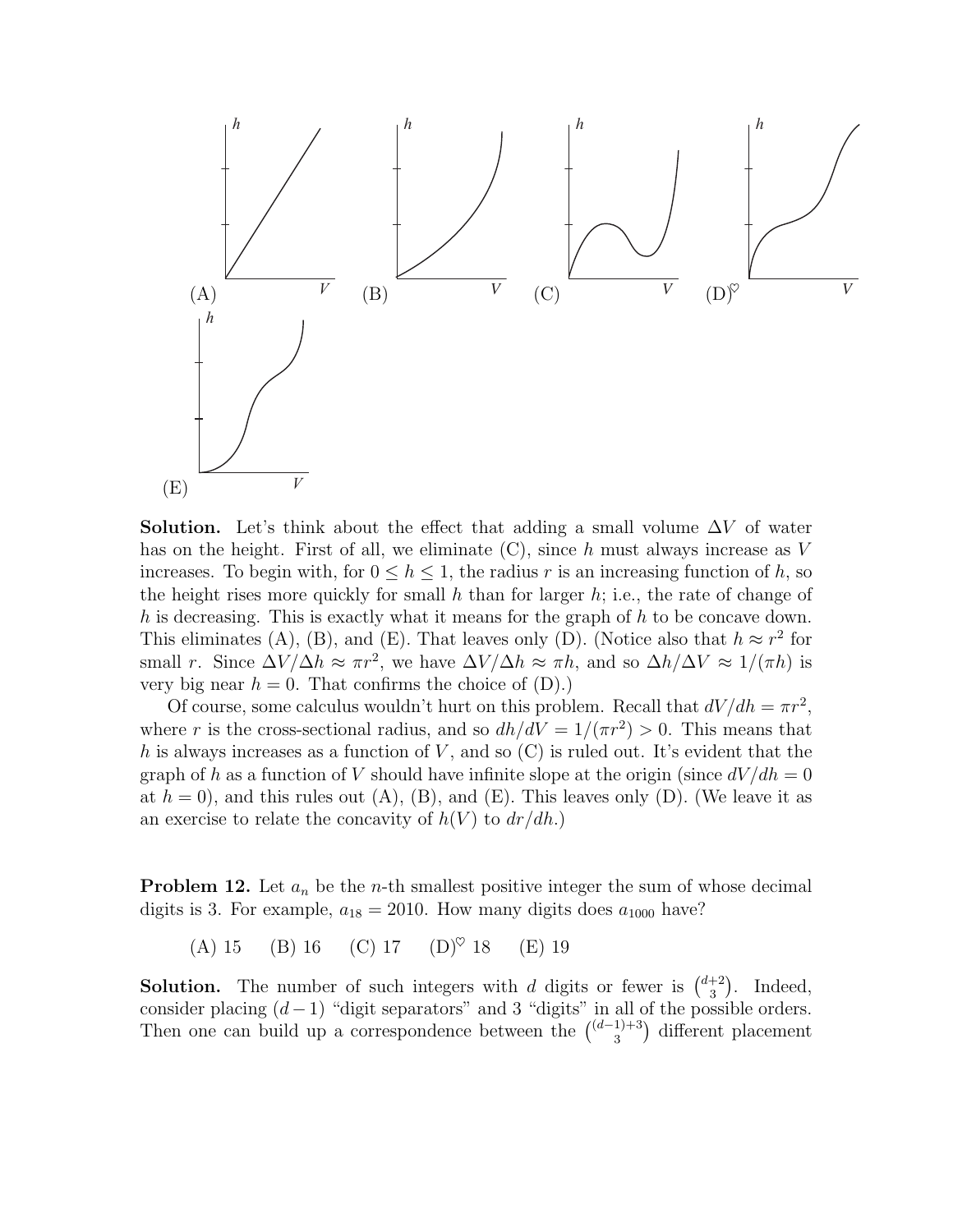orders and numbers whose decimal digits sum to 3. For example, consider  $d = 3$ :

| $  oo \rightarrow 003$  | $o o o \mapsto 111$  |
|-------------------------|----------------------|
| $ o oo \rightarrow 012$ | $o oo  \mapsto 120$  |
| $ oo _0 \mapsto 021$    | $ oo  o \mapsto 201$ |
| $ ooo  \rightarrow 030$ | $oo o  \mapsto 210$  |
| $o  oo \rightarrow 102$ | $ 000  \mapsto 300$  |

Thus we need only find the smallest value of d such that  $\binom{d+2}{3}$  $\binom{+2}{3} = \frac{d(d+1)(d+2)}{6} \ge 1000.$ We find that  $\binom{17+2}{3}$  $\binom{1+2}{3}$  = 969 < 1000 but  $\binom{18+2}{3}$  $3^{(+2)}$  = 1140  $\geq$  1000, so the answer is 18.

<span id="page-7-0"></span>**Problem 13.** Let  $\sigma(n)$  be the sum of the positive divisors of n. For example,  $\sigma(12)$  =  $1 + 2 + 3 + 4 + 6 + 12 = 28$ . How many integers *n* are there so that  $\sigma(n) = 72$ ?

(A) 1 (B) 2 (C) 3 (D) 4 (E)<sup> $\heartsuit$ </sup> 5

**Solution.** Let the notation  $p^k \parallel n$  mean that  $p^k$  is the largest power of the prime p that divides  $n$ . Then we may express

$$
\sigma(n) = \prod_{p^k||n} (1 + p + \dots + p^k) = \prod_{p^k||n} \frac{p^{k+1} - 1}{p - 1}.
$$

So we are looking for expressions of the form  $1 + p + \cdots + p^k$  that divide  $72 = 2^3 \cdot 3^2$ . It turns out that all such expressions are of the form  $1+p$ , and they are the following:

| $1+2=3$ | $1 + 11 = 12$ |
|---------|---------------|
| $1+3=4$ | $1 + 17 = 18$ |
| $1+5=6$ | $1 + 23 = 24$ |
| $1+7=8$ | $1 + 71 = 72$ |

In order to get  $\sigma(n) = 72$ , they may be combined into the following five numbers:

 $30 = 2 \cdot 3 \cdot 5$   $46 = 2 \cdot 23$   $51 = 3 \cdot 17$   $55 = 5 \cdot 11$   $71 = 71$ 

<span id="page-7-1"></span>**Problem 14.** How many different Hamiltonian cycles are there on the vertices of the cube? That is, how many different ways are there to order the vertices of the cube as a cycle  $(v_1, \ldots, v_8)$  so that consecutive vertices are adjacent (including  $v_8$  and  $v_1$ ? Note that any cycles having the same adjacent vertices are considered the same: e.g.,  $(v_1, v_2, \ldots, v_8)$ ,  $(v_2, v_3, \ldots, v_8, v_1)$ ,  $(v_3, \ldots, v_8, v_1, v_2)$ , etc., as well as  $(v_8, \ldots, v_1)$ ,  $(v_7, \ldots, v_1, v_8)$ , etc.

(A) 1 (B) 2 (C) 3 (D) 4 (E)♥ 6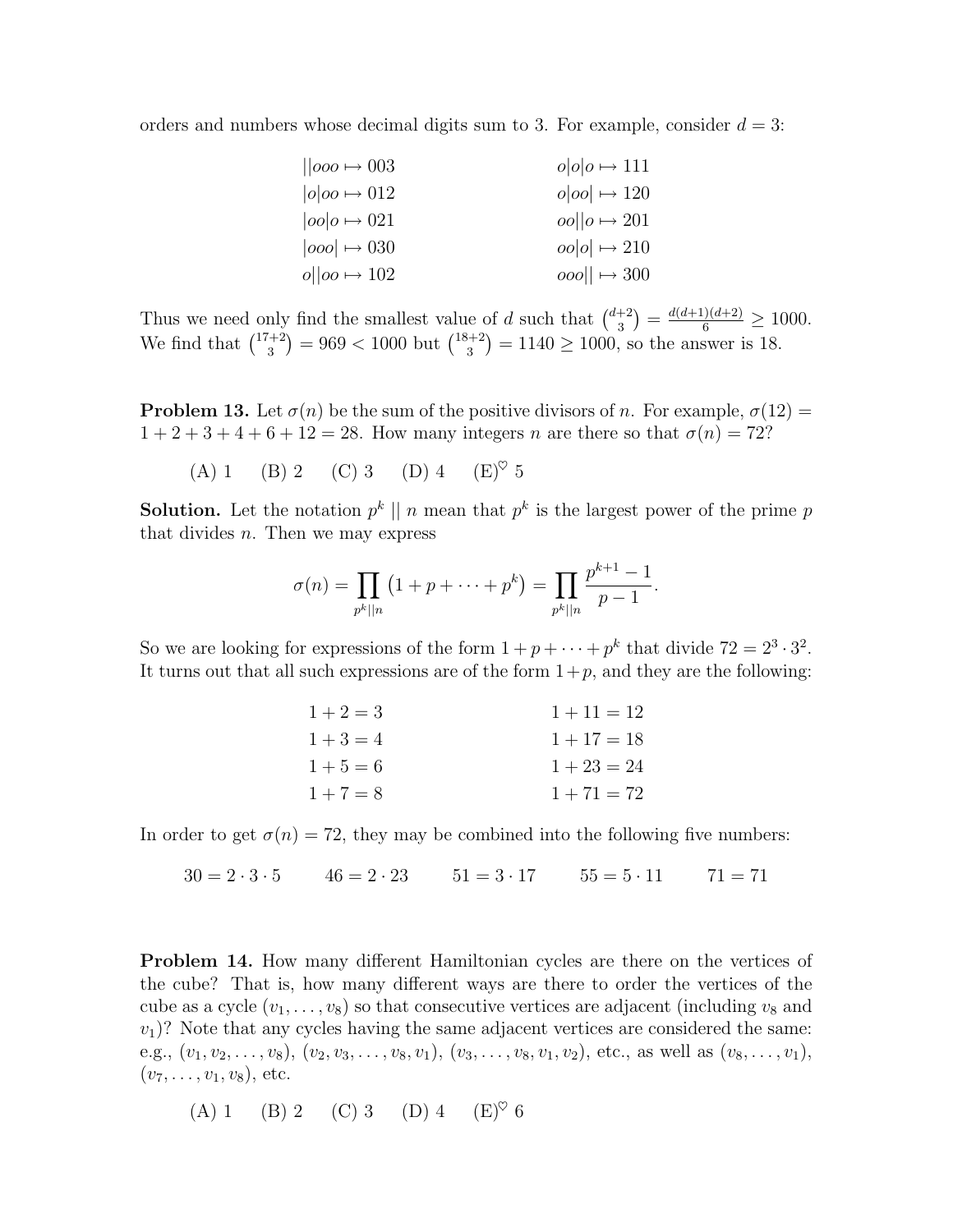Solution. One can either simply count the cycles, or use some sort of ad-hoc argument like the following:

You can identify two special faces associated to any Hamiltonian cycle, for example, by looking at the two faces that only have two edges in the cycle. These two special faces are opposite, and there are two ways in which two opposite faces can correspond to a Hamiltonian cycle. Thus, there are two cycles for each pair of opposite faces, for a total of six.

<span id="page-8-0"></span>**Problem 15.** Let S be the sum of all seven-digit numbers whose digits are some permutation of 1, 2, 3, 4, 5, 6, and 7. Find the next-to-last ("tens") digit of  $S$ .

(A) 0 or 1 (B) 2 or 3 (C) 4 or 5 (D)<sup> $\heartsuit$ </sup> 6 or 7 (E) 8 or 9

Solution. There are 7! such numbers. They may be paired so that each pair sums to 8888888, so their sum S is  $7! \cdot 4444444$ .

This number is divisible by 10, but after dividing through by 10, we obtain  $S/10 =$  $7 \cdot 6 \cdot 4 \cdot 3 \cdot 4444444$ . We need only figure out the ones digit of this product, which ends up being 6.

The sum is actually 22399997760.

<span id="page-8-1"></span>**Problem 16.** Suppose there are 10 points on the circumference of a circle. Draw all  $\binom{10}{2}$  $\binom{10}{2}$  = 45 chords connecting these points. What is the largest number of regions into which these chords can divide the circle?

(A)  $128$  (B)<sup> $\heartsuit$ </sup> 256 (C) 512 (D) 1024 (E) None of the above

**Solution.** Suppose there are n points instead of 10. Then if the points on the circle are in as general a position as possible (no three chords coincide), there are  $\binom{n}{4}$  $\binom{n}{4}$ intersection points inside the circle. Thus the number of vertices in the diagram is  $n + \binom{n}{4}$ <sup>n</sup>). The number of edges is half the sum of the degrees of the vertices, which is  $n(n-1) + 4{n \choose 4}$  $_{4}^{n}$ ). Finally, by Euler's formula, we can compute the number of regions in the circle:

$$
1 + E - V = 1 + \frac{n(n-1)}{2} + 2\binom{n}{4} - \binom{n}{4}
$$
  
=  $\binom{n}{0} + \binom{n}{2} + \binom{n}{4}$   
=  $\binom{n-1}{0} + \binom{n-1}{1} + \binom{n-1}{2} + \binom{n-1}{3} + \binom{n-1}{4}$ .

In the case  $n = 10$ , this is half of the binomial coefficients in the 9th row of Pascal's triangle, so the answer is  $\frac{1}{2}2^9 = 2^8 = 256$ .

Alternate solution. There is also a combinatorial proof of this result which assigns subsets of  $\{1, \ldots, n-1\}$  of size at most four to each region of the subdivision by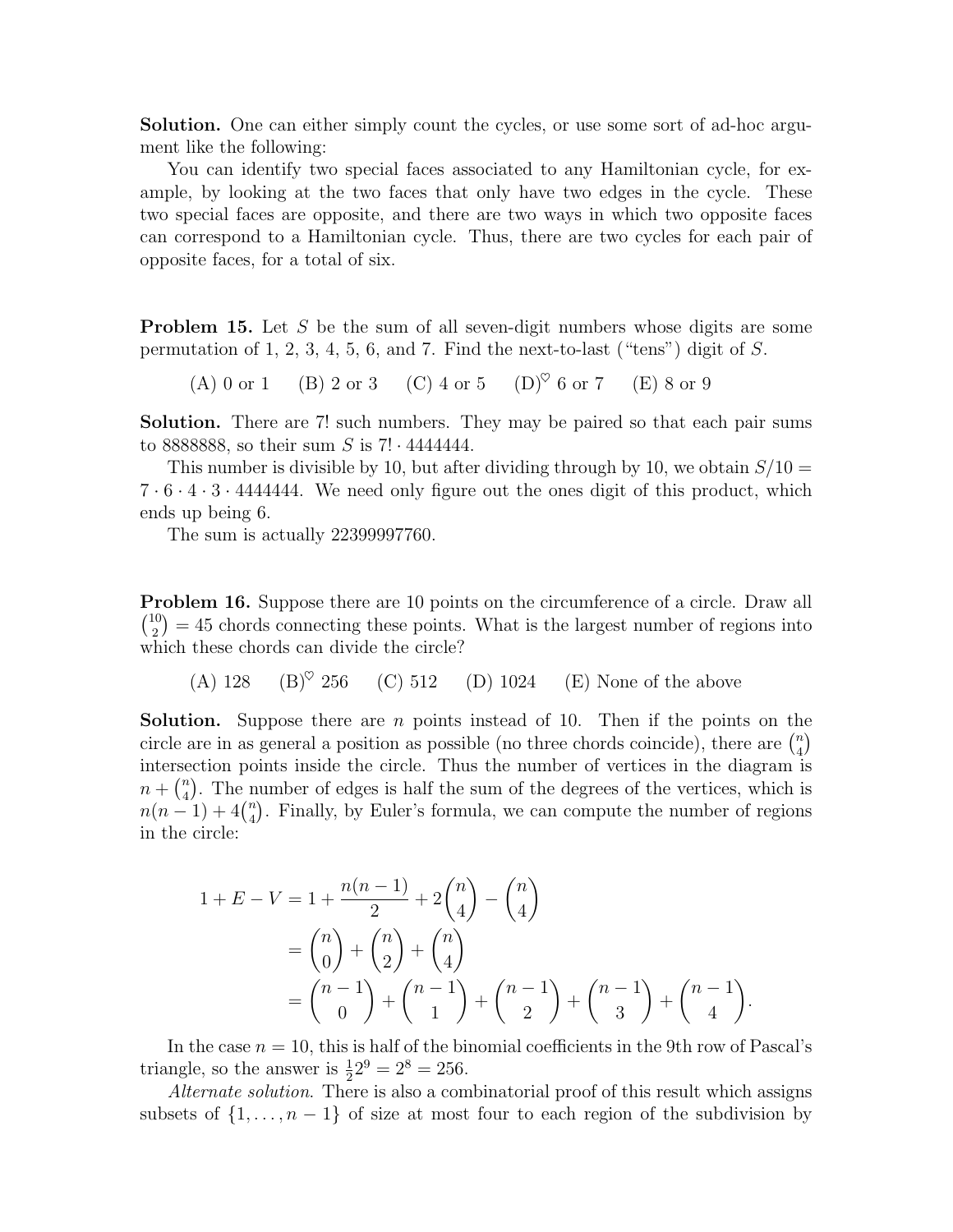chords. See, for example, the section "How many regions?" in The Book of Numbers by Conway and Guy.

*Remark.* Note that for the first few values of  $n$ , the number of regions is 1, 2, 4, 8, and 16—all powers of 2. However, the next value is 31. The value 256 is again a power of 2, but it is 1 smaller than what you would expect if the original pattern continued.

<span id="page-9-1"></span>**Problem 17.** The first three centered hexagonal numbers  $(h_1 = 1, h_2 = 7, \text{ and})$  $h_3 = 19$ ) are illustrated below:



That is, the *n*-th centered hexagonal number  $h_n$  is the number of circles in a diagram that has one circle surrounded by  $(n-1)$  layers of circles in a hexagonal lattice. What is the 10-th centered hexagonal number  $h_{10}$ ?

(A) 217 (B) 231 (C) 276 (D) 331 (E)<sup> $\heartsuit$ </sup> None of the above

**Solution.** The correct answer is 271. In general, the *n*-th centered hexagonal number is  $n^3 - (n-1)^3 = 3n^2 - 3n + 1 = 1 + 6 \cdot \frac{n(n-1)}{2}$  $\frac{i-1)}{2}$ .

This final formula can be seen visually as one more than six times a triangular number:



Alternate solution. You can also see the expression  $n^3 - (n-1)^3$  by interpreting each centered hexagonal number as the extra layer you have to add to an  $(n-1)$ -cube to obtain an n-cube.

<span id="page-9-0"></span>**Problem 18.** What is the smallest positive integer that can **not** be written as the sum of 10 or fewer factorials?

(A) 119 (B) 163 (C)<sup> $\heartsuit$ </sup> 239 (D) 241 (E) 10! -1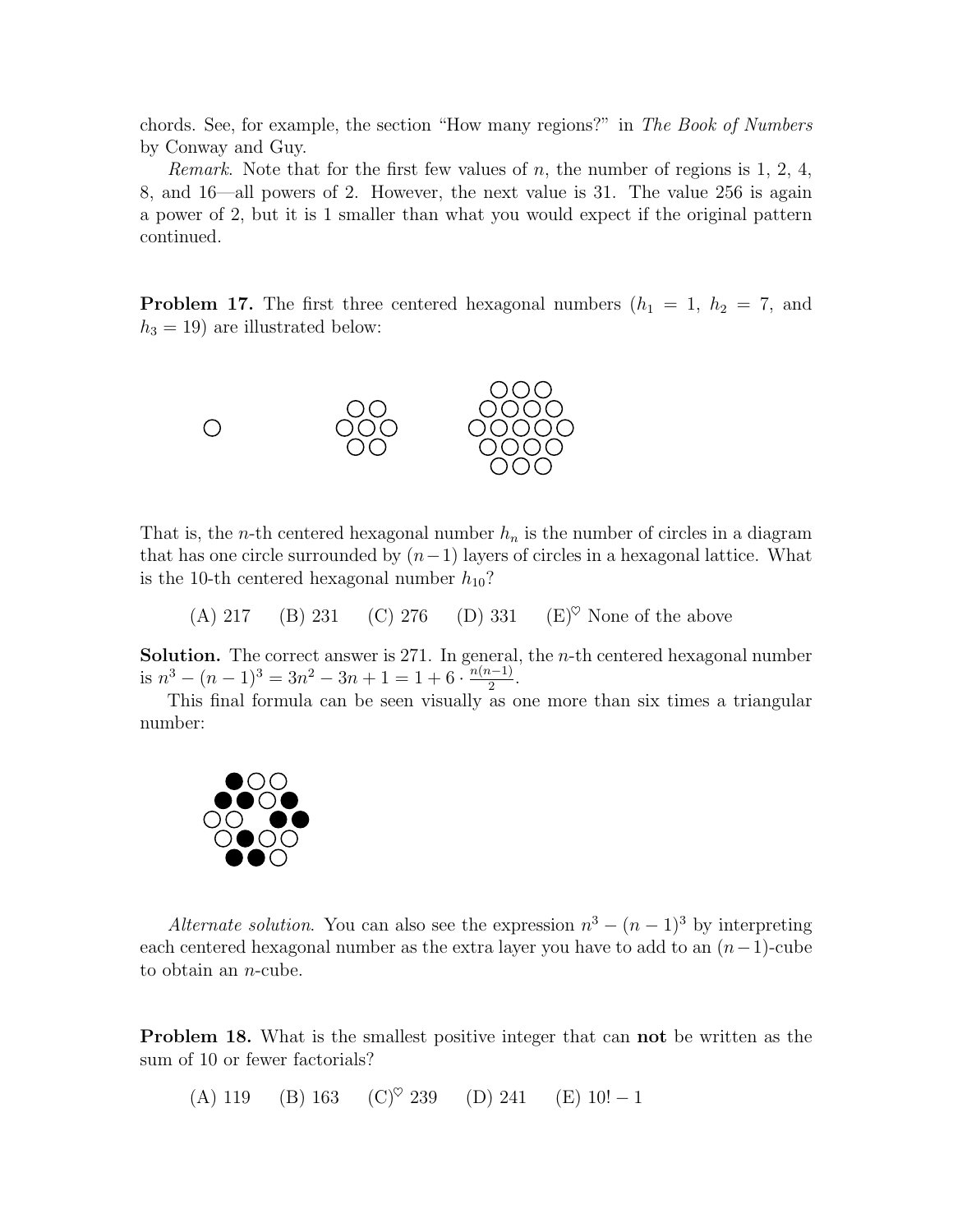Solution. We can actually think of representing a positive integer by a unique numeral in "base factorial." Since  $(n + 1)n! = (n + 1)!$ , we will use n or fewer n!s. With this restriction, every positive integer can be written *uniquely* as a sum of factorials, with  $k$  or fewer  $k!$ s for each  $k$ . For example,

$$
87 = 3 \cdot 4! + 2 \cdot 3! + 1 \cdot 2! + 1 \cdot 1! = "3211,"
$$

What guarantees that this works is the formula

$$
\sum_{k=1}^{n} k \cdot k! = (n+1)! - 1,
$$

often assigned as an elementary exercise in mathematical induction.

We are looking for the smallest number so that its digits in base factorial add up to 11. Clearly this is the number  $14321_1 = 5! + 4 \cdot 4! + 3 \cdot 3! + 2 \cdot 2! + 1 \cdot 1! = 239$ .

<span id="page-10-0"></span>**Problem 19.** Points A and B are fixed on a circle, and  $\overline{AB}$  is not a diameter. Consider a diameter  $\overline{XY}$  and the point P given by the intersection of  $\overleftrightarrow{AX}$  and  $\overleftrightarrow{BY}$ , as pictured. What is the locus of all such points  $P$  as  $X$  moves all the way around the circle? (Note: When  $A = X$ , we have  $P = A$ , and when  $B = Y$ , we have  $P = B$ .)



(A) an arc of a circle (B) two arcs of a circle, not forming a complete circle (C) an ellipse that is not a circle (D)<sup> $\heartsuit$ </sup> a circle (E) None of the above

**Solution.** Let  $Y_0$  denote the point opposite B on the circle. When Y is outside  $\widehat{AY_0}$ , we note that P is outside the circle, and when Y lies in  $\widehat{AY_0}$ , P moves inside the circle. Let's start with  $P$  outside. We begin by recalling what used to be a well-known result in high school geometry: As shown in the figure, we have

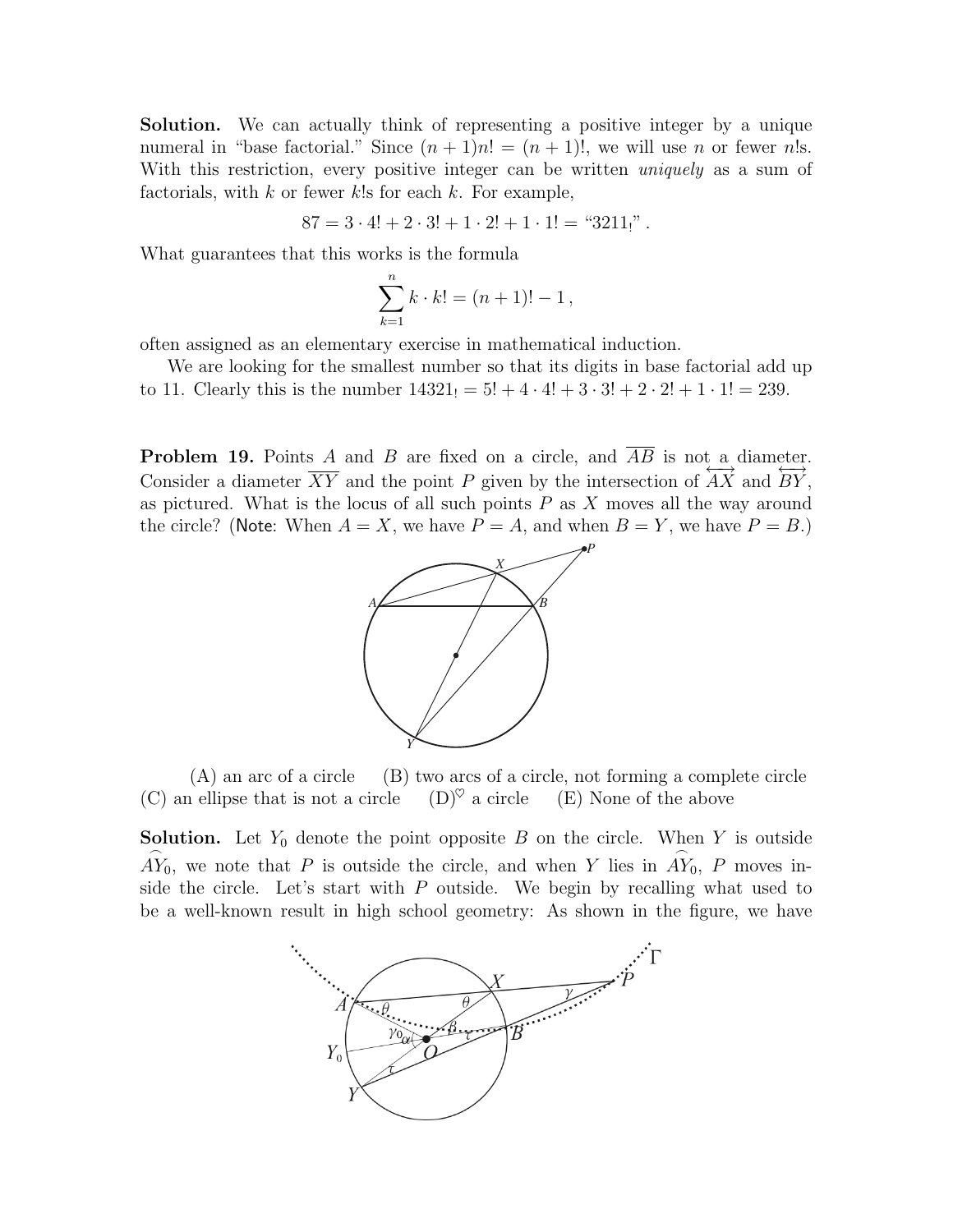$\gamma = (\alpha - \beta)/2$ . (Proof: Considering the angle sum of quadrilateral OBPX and the sum of the angles at O we get  $\beta + \gamma = \theta + \tau = (\alpha + \beta)/2$ . In our application, since  $\overline{XY}$  is always a diameter, we have  $\alpha - \beta = \gamma_0$ , independent of the position of P. Therefore,  $\gamma = \gamma_0/2$  is a constant as P varies. Since ∠APB is a constant, P traces out the arc of a circle  $\Gamma$  with chord AB. (Why?)

But, now, what happens when  $P$  comes inside the circle? An analogous argument to the one we gave above shows that  $\pi - \gamma = (\alpha + \beta)/2$ , and so now  $\pi - \gamma = \gamma_0/2$ (draw the picture and check!). This means that  $\angle PAB$  now subtends the opposite arc on the circle Γ. Thus, the desired locus is the entire circle Γ.

<span id="page-11-0"></span>**Problem 20.** Given quadrilateral  $ABCD$ , as pictured, with  $\angle A = 120^{\circ}$ , and both  $\angle B$  and  $\angle D$  right angles. If  $AB = 2$  and  $AD = 11$ , find AC. *D*



(A)  $5\sqrt{3}$ (B)  $8\sqrt{3}$  $(C)^\heartsuit$  14 (D)  $10\sqrt{2}$ (E) None of the above

Solution. The first observation is that this quadrilateral is (co)cyclic, i.e., its vertices lie on a circle. Since  $\angle B = 90^{\circ}$ ,  $\overline{AC}$  will in fact be a diameter of the circle, as shown below. To find the radius of the circle, we use the somewhat esoteric formula for the circumradius of a circle with sidelengths a, b, and c and area A:  $R =$ abc 4A . First, we use the law of cosines to find that

$$
BD = \sqrt{2^2 + 11^2 - 2 \cdot 2 \cdot 11 \cdot \cos(120^\circ)} = \sqrt{125 + 22} = \sqrt{147} = 7\sqrt{3}.
$$

Now, we find the area of  $\triangle ABD$  either by using Heron's formula or, more simply, by using the original information:  $A =$ 1 2  $(2)(11)(\sin 120^\circ) = 11\sqrt{3}/2.$  Therefore, the circumradius of  $\triangle ABD$  is √

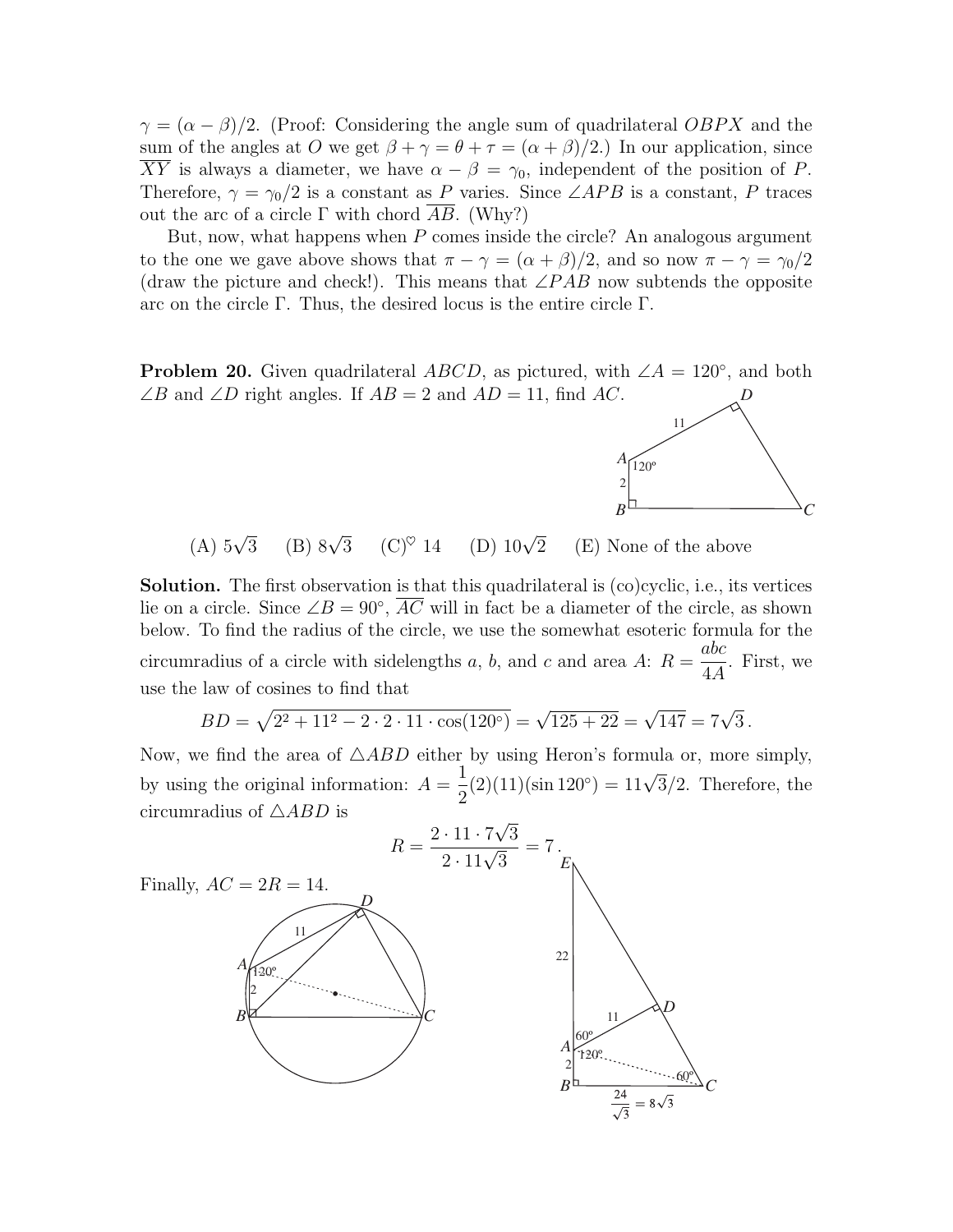Second (and more elementary) solution..

Cleverly extend  $\overline{BA}$  and  $\overline{CD}$  to intersect at point E. Then basic 30°-60°-90° Cleverly extend BA and CD to intersect at point E. Then basic 30.-00.-90<br>triangle facts give  $AE = 22$  and hence  $BC = 24/\sqrt{3} = 8\sqrt{3}$ . Then Pythagoras gives  $AC = \sqrt{2^2 + (8\sqrt{3})^2} = 2\sqrt{1 + 16 \cdot 3} = 14.$ 

<span id="page-12-0"></span>**Problem 21.** One marble is placed in each of three bowls. Five times in succession, a marble is moved from one bowl (chosen at random) to a different bowl (chosen at random). What is the probability that we again have one marble in each of the three bowls?

(A) 
$$
5/108
$$
 (B)  $1/18$  (C)  $1/6$  (D)<sup>°</sup>  $5/32$  (E)  $1/9$ 

Solution. The three possible positions can be called 111, 210, and 300, corresponding to zero, one, and two empty bowls. The transition graph is as follows:



In other words, if you're either in 111 or 300, then the next state will necessarily be 210. However, if you're in state 210, then you either stay or leave with equal probability; if you leave, then it's equal probability either way. (In particular, the overall probability of going from 210 to 111 is 1/4.)

Thus the first step is fixed, always to 210, and the last step will have to be from 210 to 111 if we intend to return to the initial configuration. Hence we have to analyze the probability that if you start at 210 and take three steps you end up back at 210. It turns out to be 5/8 here by simply calculating the different possibilities. (One can either stay at 210 for three steps at a probability of 1/8, or one can stay for one of the turns but leave for the other two for a probability of  $1/4$  in two different ways. Note that for this calculation, it's possible to consider states 111 and 300 the same because they act the same; thus, there are only two states, "at 210" and "away from 210 for one turn".) After multiplying by the 1/4 probability for the last move, the final answer is 5/32.

With some standard recursion analysis, one can find that the probability of returning after  $n$  steps instead of 5 is

$$
\frac{1}{3}\left(\frac{1}{2}+\left(-\frac{1}{2}\right)^n\right),\right
$$

so it generally hovers around  $1/6$ . In fact, it is the fraction with denominator  $2<sup>n</sup>$  that is nearest to 1/6.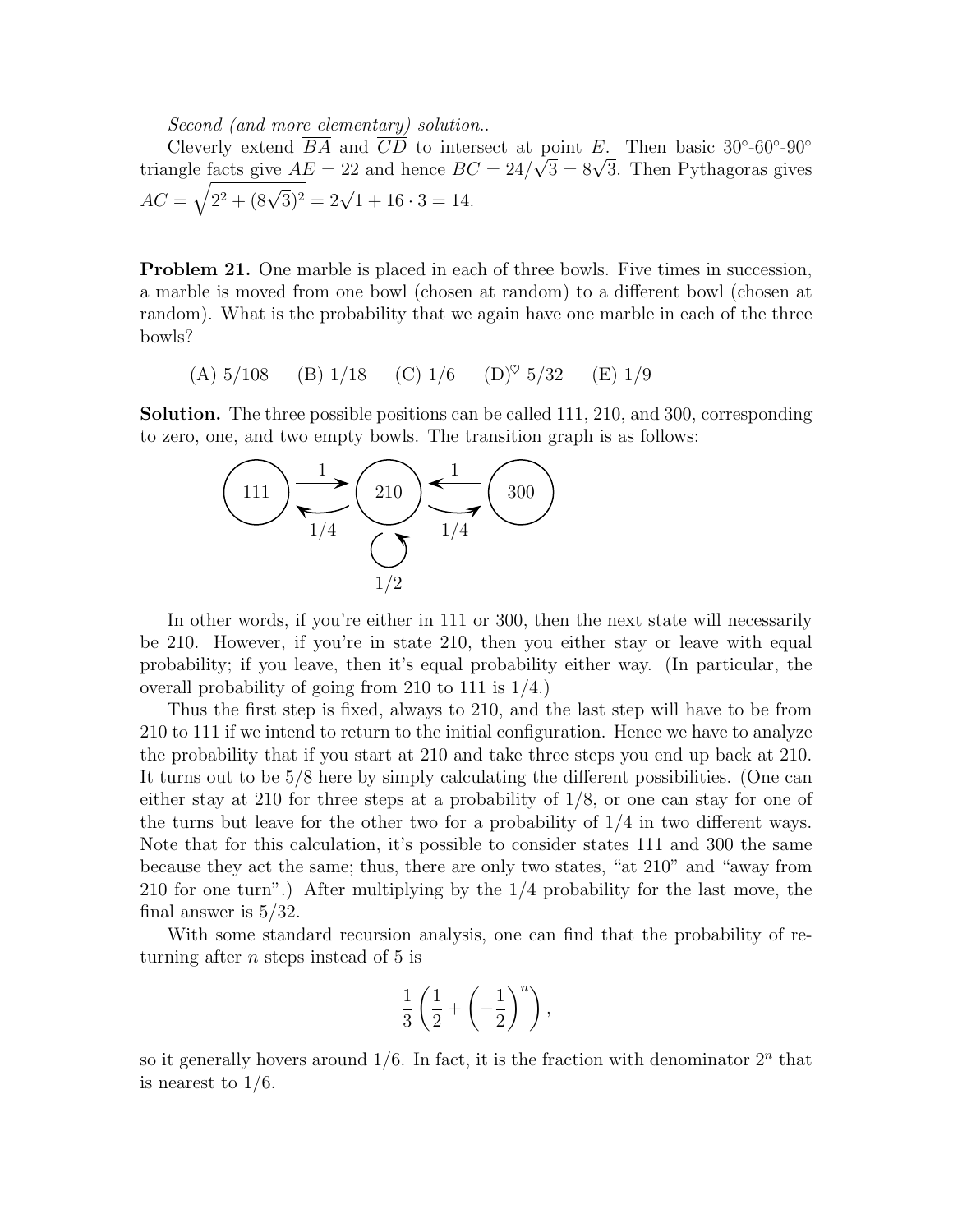## 3 Hard Problems

<span id="page-13-0"></span>**Problem 22.** Now, *three* marbles are placed in each of three bowls. Five times in succession, a marble is moved from one bowl (chosen at random) to a different bowl (chosen at random). What is the probability that we again have three marbles in each of the three bowls?

 $(A)^\heartsuit$  5/108 (B) 1/18 (C) 1/6 (D) 5/32 (E) 1/9

Solution. Notice that there's no difference between starting with three marbles in each bowl and starting with six or ten marbles. We can never move more than two marbles out of any bowl if we are to have a chance of returning to our original configuration in five moves.

Because there are 5 moves, there will be precisely one bowl from which only one marble is removed. Once we know which bowl that is and where that marble is put, all the other moves are determined (up to order). Denote by  $[ij]$  the event of moving one marble from bowl i to bowl j,  $i \neq j$ . Suppose, for example, that [12] is the only move which removes a marble from bowl 1. The two marbles removed from bowl 3 cannot both be put in bowl 2 because we have already put a marble from bowl 1 there; nor can both marbles from bowl 3 be put in bowl 1 because only one marble is removed from that bowl. Thus, both moves [31] and [32] must appear. At this point, there are 5 marbles in bowl 2 and 1 marble in bowl 3. To get back to the original configuration, both remaining moves must be [23]. (From a slightly different perspective, up to reordering, the 5 moves must consist of a "3-cycle"  $[12][23][31]$ followed by a "2-cycle"  $[23][32]$ .)

Now let's count. We must choose the bowl from which only one marble is removed; there are 3 choices for this. We must choose to which bowl we're transferring that marble; there are 2 choices for that. Now, up to order, the remaining moves are determined. There are  $5!/2! = 60$  permutations of this sequence of moves (because precisely one of the moves appears twice). Since each move has probability 1/6 (here it is crucial that we never have an empty bowl), the answer is  $(6 \cdot 60)/6^5 = 5/108$ .

#### Alternate solution (in the spirit of no[.21\)](#page-12-0).

Using the notation of the solution of  $#21$ , we start with the configuration 333 and, with probability 1, go to the configuration 234 with the first move. Obviously, with the fifth move, we must return from 234 to 333, and there's a probability of  $1/6$ that we do so. So it remains to find the probability of starting at 234 and returning to that configuration in a sequence of three moves. From 234 we can arrive at 144, 135, or 225, and we must stay among these 5 configurations if there's any chance of finishing in the desired number of moves. Now we write down the transition matrix (whose  $i_j$ -entry gives the probability of moving from configuration j to configuration i): Ordering the configurations by 333, 234, 144, 135, and 225, we have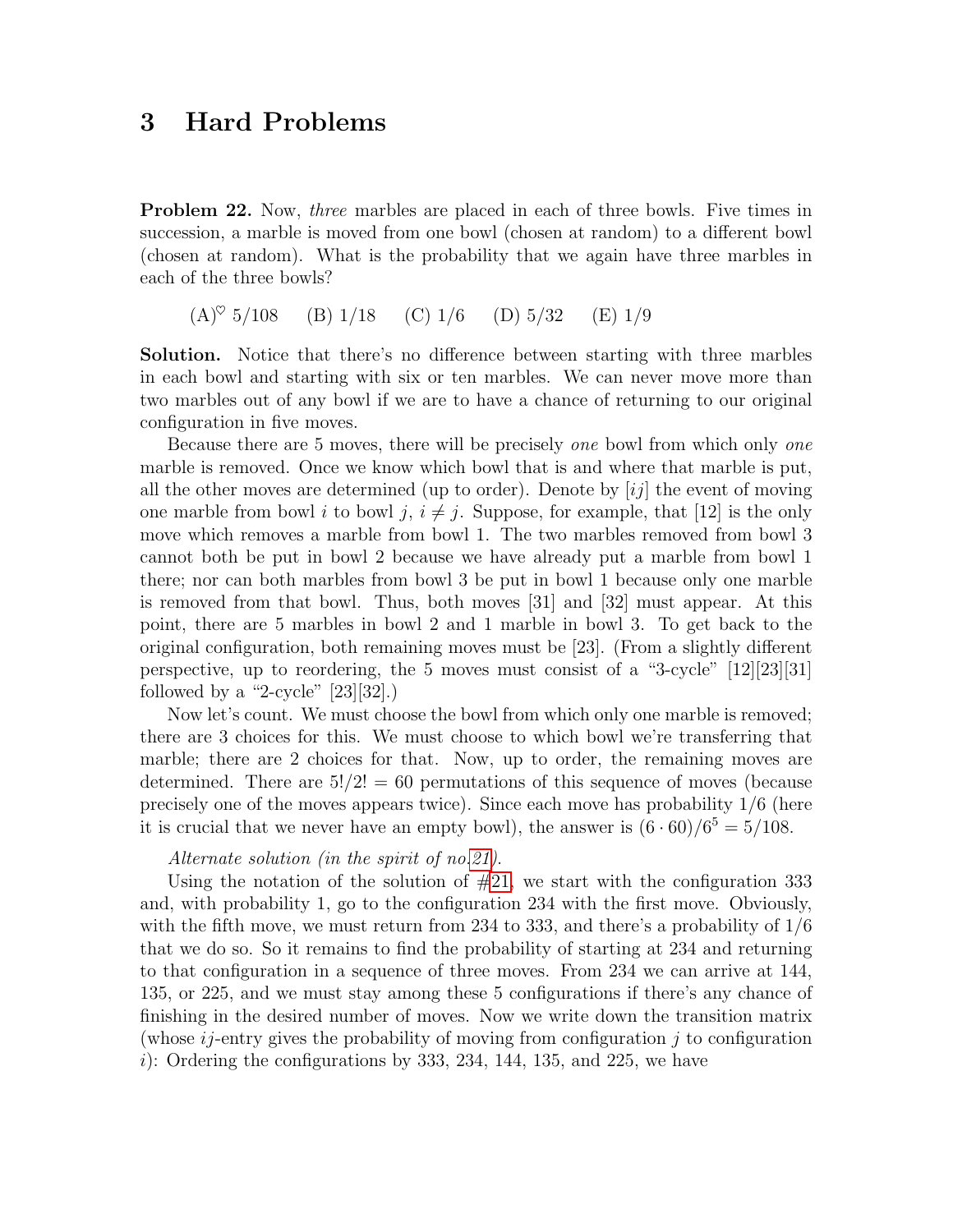$$
A = \left[\begin{array}{cccc} 0 & 1/6 & 0 & 0 & 0 \\ 1 & 1/3 & 1/3 & 1/6 & 1/3 \\ 0 & 1/6 & 0 & 1/6 & 0 \\ 0 & 1/6 & 1/3 & 0 & 1/3 \\ 0 & 1/6 & 0 & 1/6 & 0 \end{array}\right]
$$

Now the 22-entry of  $A<sup>3</sup>$  (which is actually not that hard to compute if we factor  $1/6$  out of A) gives us the probability of returning to 234 in three moves, and this entry is ...  $5/18$ . Thus, the answer, as promised, is  $\frac{1}{6}$ 6  $\cdot \frac{5}{16}$ 18 = 5 108 . By the way, we suggest that the studious reader recast the argument in the solution of [#21](#page-12-0) using a transition matrix.

<span id="page-14-1"></span>**Problem 23.** Suppose triangle ABC has side lengths  $BC = 13$ ,  $AC = 14$ , and  $AB = 15$ . Extend the two sides meeting at vertex A by BC, the two sides meeting at vertex  $B$  by  $AC$ , and the two sides meeting at vertex  $C$  by  $AB$ . The endpoints of at vertex *D* by *AC*, and the two sides meeting at vertex *C* by *AD*. The endpoints of these six new line segments all lie on a circle. The radius of this circle is  $\sqrt{n}$  for some integer *n*. What is the sum of the digits of  $n$ ?

 $(A)^\heartsuit$  16 (B) 17 (C) 18 (D) 19 (E) 20

Solution. This circle is called the *Conway circle*. Its center is the same as the incenter **Solution.** I his circle is called the *Conway circle*. Its center is the same as the incenter<br>of  $\triangle ABC$  and its radius is  $\sqrt{r^2 + s^2}$ , where r and s are the inradius and semiperimeter of *ABC*, respectively. In this case, we may compute that  $s = \frac{13+14+15}{2} = 21$ . Also, the inradius  $r = A/s$ , where A is the area of the triangle. We may either use Heron's formula to compute the area, or notice that a 13-14-15 triangle is composed of a 5-12-13 right triangle stuck to a 9-12-15 right triangle and so  $A = 84$ . This  $r = 4$ .

Finally, we get that

$$
\sqrt{4^2 + 21^2} = \sqrt{457},
$$

so the sum of the digits of n is  $4+5+7=16$ .

We can prove the properties of Conway's circle mentioned above fairly easily. Let I be the incenter of the triangle, and let X be the point at the end of the extension (at vertex A) of  $\overline{AB}$  by length BC. Finally, suppose a perpendicular from point I to side  $\overline{AB}$  hits the side at P. Then we have

$$
IX = \sqrt{IP^2 + PX^2} = \sqrt{IP^2 + (PA + AX)^2} = \sqrt{r^2 + (s - BC + BC)^2} = \sqrt{r^2 + s^2}.
$$

But this argument works symmetrically for any of the six points, so the circle of the given radius centered at the incenter passes through all six points.

<span id="page-14-0"></span>**Problem 24.** In how many ways can 2010 be written as a sum of 2 or more *consecutive* positive integers? (For example,  $9 = 4 + 5 = 2 + 3 + 4$  can be so written in 2 ways.)

(A) 1 (B) 3 (C) 5 (D)♥ 7 (E) 8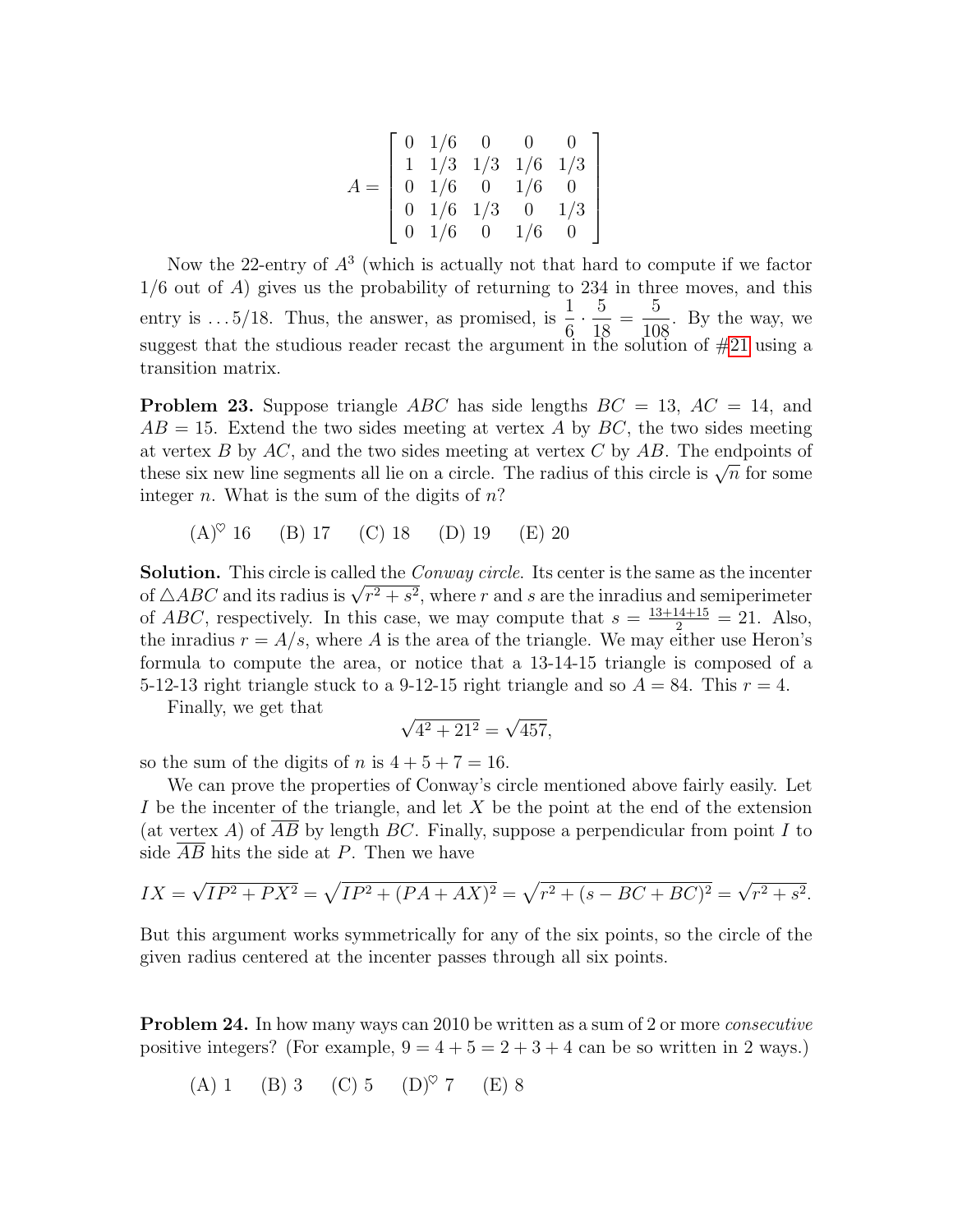**Solution.** First notice that for any k, any positive integer N can be written in at most one way as the sum of  $k$  consecutive positive integers, and the largest possible such k would occur when  $N = 1 + 2 + \cdots + k = k(k+1)/2$ . So, if we try to solve this such k would occur when  $N = 1 + 2 + \cdots + k = k(k+1)/2$ . So, 1<br>for  $N = 2010$ , we find  $k(k+1) = 4020$ , and so  $k < \sqrt{4020} < 64$ .

Next notice that if  $N$  is the sum of *any*  $k$  consecutive integers, then

$$
N \equiv 1 + \dots + k \equiv \frac{k(k+1)}{2} \pmod{k}, \quad \text{so} \quad N \equiv \begin{cases} 0 \pmod{k}, & k \text{ odd} \\ k/2 \pmod{k}, & k \text{ even} \end{cases}.
$$
 (\*)

Conversely, if  $(*)$  holds, then let  $m =$  $N - (1 + 2 + \cdots + k)$ k , and notice that  $N =$  $(m+1) + (m+2) + \cdots + (m+k)$ . Thus, we need only find the number of k so that (∗) holds.

For k odd, k must be a factor of  $N = 2010 = 2 \cdot 3 \cdot 5 \cdot 67$ . This gives 3, 5, and 15 as odd factors of 2010 that are less than 64.

Now we want to determine for which even numbers k we have  $2010 \equiv k/2 \pmod{k}$ . Note that this can occur only if 2010 is divisible by  $k/2$  and that  $k/2$  must be even. This gives us only  $k = 4$ ,  $k = 12$ ,  $k = 20$ , and  $k = 60$ . (Since 2010 is not divisible by 4, these conditions are in fact equivalent.)

Finally, let's check that we do in fact get solutions in all these 7 cases:

k m 2010 = 3 668 669 + 670 + 671 4 500 501 + 502 + 503 + 504 5 399 400 + 401 + 402 + 403 + 404 12 161 162 + · · · + 173 15 126 127 + · · · + 141 20 90 91 + · · · + 110 60 3 4 + · · · + 63

<span id="page-15-0"></span>**Problem 25.** Let  $V_n(r)$  be the (*n*-dimensional) volume of the *n*-dimensional ball of radius r. So,  $V_2(r) = \pi r^2$ ,  $V_3(r) = \frac{4}{3}\pi r^3$ ,  $V_4(r) = \frac{\pi^2}{2}$  $\frac{\tau^2}{2}r^4$ , etc. We also set  $V_0(r) = 1$ . Find the sum

$$
S = V_0(1) + V_2(1) + V_4(1) + \dots
$$

 $(A)^\heartsuit e^\pi$ (B)  $\pi^e$  (C)  $\pi^2$ (D) infinite (the sum diverges) (E) None of the above

**Solution.** The volume of an *n*-dimensional ball of radius r is given by the following very simple but not widely known formula, which can be proved by induction using some calculus: n n

$$
V_n(r) = \frac{(\pi r^2)^{\frac{n}{2}}}{(\frac{n}{2})!} = \frac{\pi^{\frac{n}{2}}}{(\frac{n}{2})!}r^n
$$